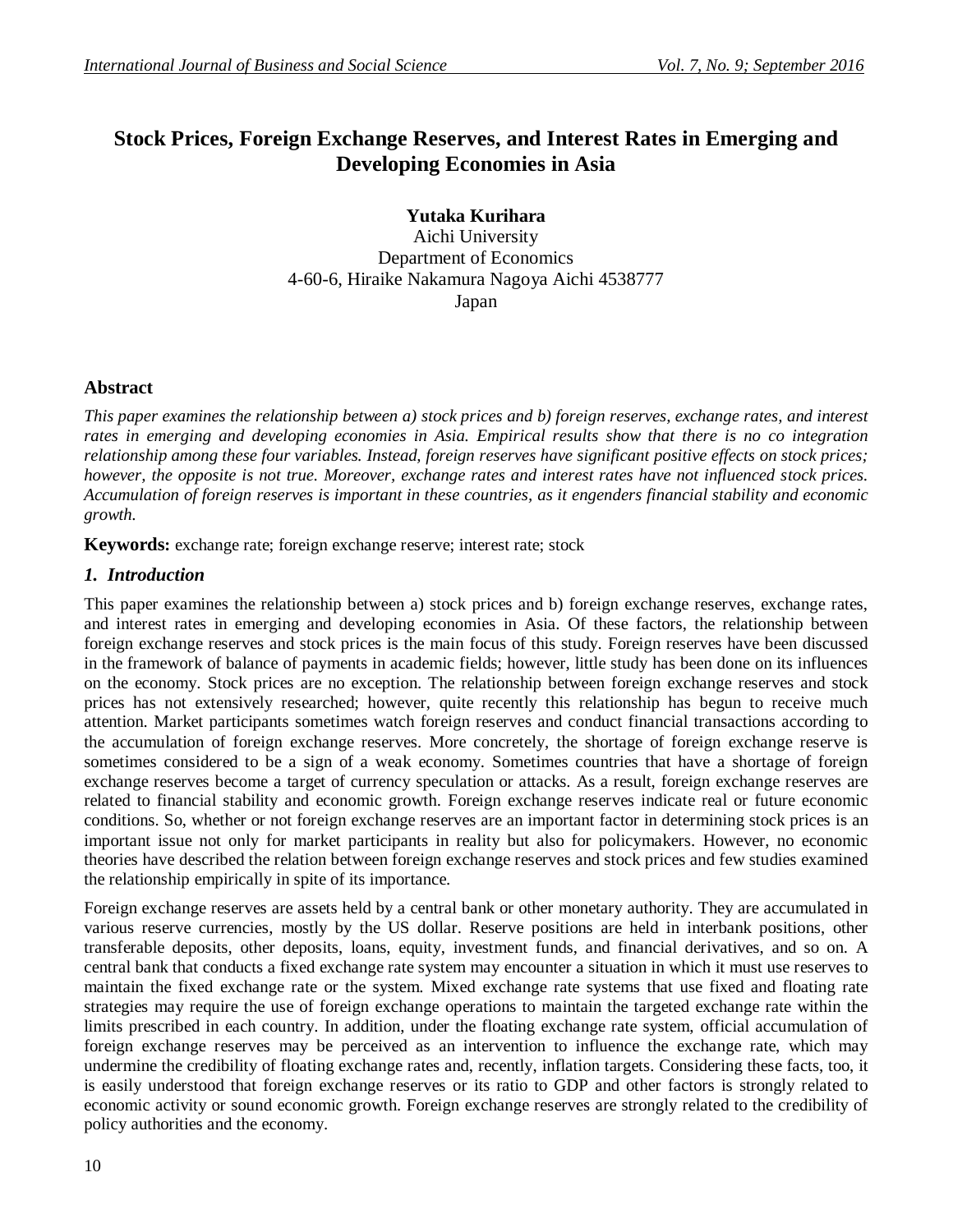Some emerging and developing economies have introduced measures to boost foreign exchange reserves. This approach seems to obtain high credibility and reputation from market participants and may cause financial stability or stimulate economic growth. In addition, monetary authorities have much interest in enhancing stock prices. Therefore, it is important to examine the relationship between foreign exchange reserves and stock prices. The situation is different from that in developed countries in reality; however, examination of the relationship between a) stock prices and b) foreign reserves, exchange rates, and interest rates in emerging and developing economies seems to be very important.

This paper is structured as follows. Section 2 reviews the literature on the relationship between a) stock prices and b) foreign exchange reserves, exchange rates, and interest rates in emerging and developing economies. Reviews are performed without limitation in Asian economies. Section 3 discusses the theoretical aspects of the empirical analyses. Section 4 shows the empirical analyses and analyses the results. Finally, this paper ends with a brief summary.

## *2. Literature Review*

As mentioned in the previous section, few studies have considered the relationship between a) stock prices and b) foreign exchange reserves, exchange rates, and interest rates in spite of its importance. The only exceptions are balance of payments and stock prices, both of which have been examined theoretically and empirically. However, little study has been conducted on the relationships among stock prices, foreign exchange reserves, and interest rates. In particular, the relationship between foreign exchange reserves and stock prices has not been examined either theoretically not empirically.

However, more studies have been published about the relationship between exchange rates, interest rates and stock prices. Dimitrova (2005) showed that there is a significant relationship between exchange rates and stock prices. Doong et al. (2005) found bidirectional causality between stock prices and exchange rate for Indonesia, Korea, Malaysia, and Thailand. Sohail and Hussain (2009) indicated that real effective exchange rates, industrial production, and money supply have a positive effect on stock prices. Issahaku et al. (2013) showed a causal relationship running from exchange rates and inflation to stock returns. Mazuruse (2014) found that exchange rates, treasury bills, consumer price indexes, and money supply influence stock returns in Zimbabwe. Taguchi (2012) showed positive relationships between stock prices and money supply and between stock prices and interventions in foreign exchange markets by financial authorities.

As globalization has occurred all over the world, the relationship among stock prices of different countries has begun to receive attention. Soydemir (2000) showed that although no single emerging countries 'stock markets affect the US stock market, a combined effect of emerging stock markets on the US stock market exists. The relationship between foreign exchange reserves and stock prices is the main focus of the present study, which, as noted previously, has not received much research attention. Ibrahim (2000) found that foreign exchange reserve policy and exchange rate impact stock market stability in Malaysia. Hassan and Al Refai (2012) indicated that foreign exchange reserves, trade surplus, money supply, and oil prices impact stock prices in Jordan. Bhatia and Kishor (2013) showed bidirectional Granger causality between foreign exchange reserves and institutional investors flows in India. Ray (2013) found that foreign exchange reserves influence stock market capitalization. Akinlo (2015) showed that foreign exchange reserves in Nigeria have a positive effect on stock market growth. In addition to these studies, there are some related studies. Kim and Yang (2009) indicated that capital inflow caused stock prices but not land prices to increase. Chao et al. (2014) found that relative scale of the threshold for foreign exchange reserves influenced the timing of the regime collapse. Osigwe and Uzonwanne (2015) showed the existence of unidirectional causality from exchange rate to foreign reserve. Moreover, the empirical results have not reached definite conclusions. Further studies are needed to clarify these issues.

Few studies have been conducted on the relationship between foreign exchange reserves and stock prices; however, the importance of this area has been growing. In general, the higher the reserves, the higher the ability of the monetary authorities to avoid fluctuations in the balance of payments regardless of foreign exchange rate regimes. It can be concluded that foreign exchange reserves are also related to economic activity and financial stability. Monetary authorities may accumulate foreign exchange reserves to avoid negative evaluations by financial market participants all over the world, especially in emerging and developing economies. There are no strong theoretical reasons for financial authorities to accumulate foreign exchange reserves to avoid turmoil; however, recent financial crises are said to have been related to the shortage of foreign exchange reserves.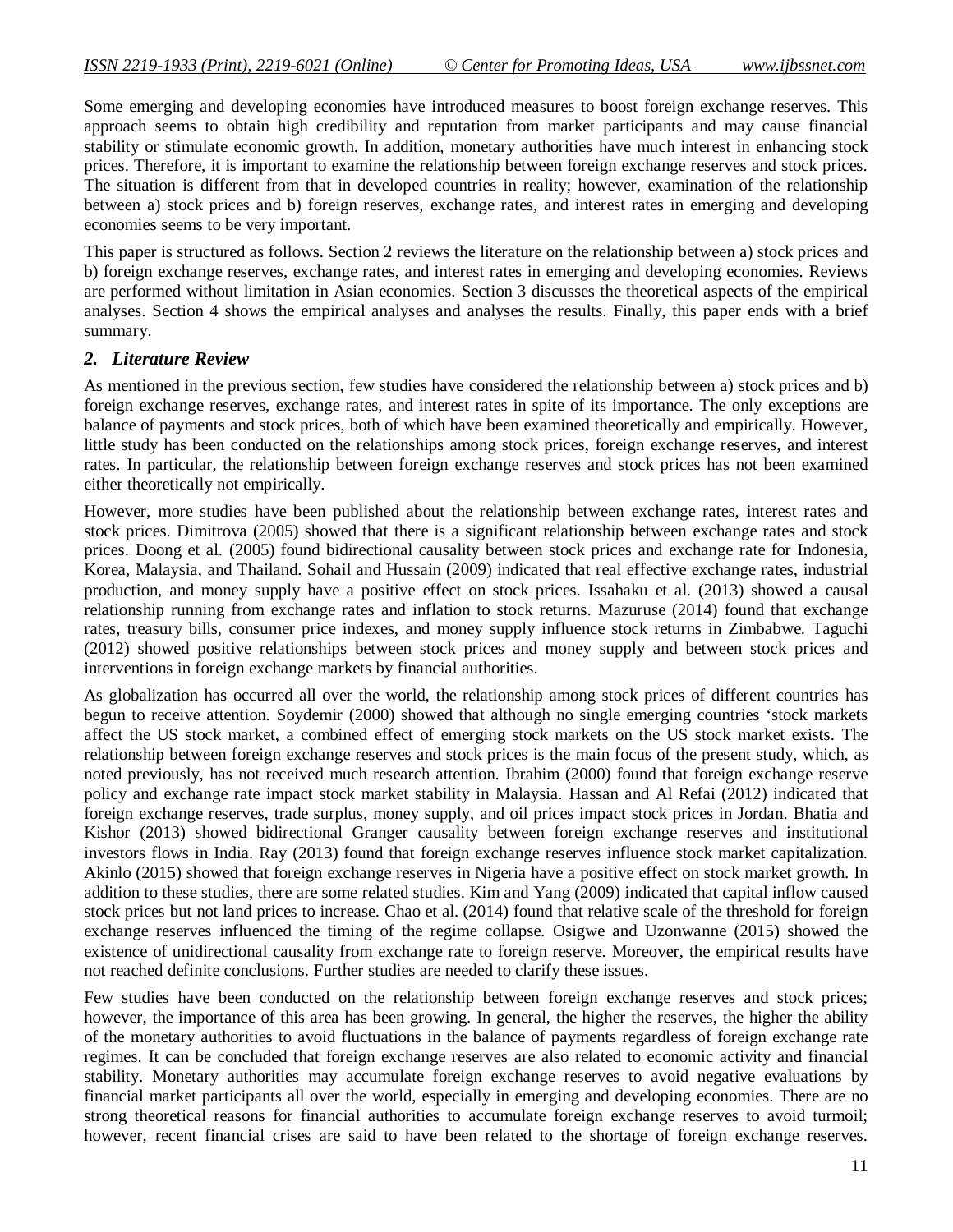Financial authorities are nervous about the accumulation of foreign exchange reserves. However, there is some possibility that this is only an image or illusion. The relationship between foreign exchange reserves and economic activity is becoming more and more important.

Finally, foreign exchange reserve accumulation may correspond to a loan to foreigners to purchase a quantity of tradable goods from the economy. In this case, the real exchange rate depreciates and the growth rate increases. When examining the relationship between a) stock prices and b) foreign reserves, exchange rates, and interest rates, one should consider the relationships between c) foreign exchange reserves and exchange rates and d) foreign exchange reserves and interest rates and so on. Examination of the relationship between foreign exchange reserves and stock prices, however, is sometimes insufficient. The next section presents the empirical research for these issues.

# *3. Theoretical Aspects for Empirical Studies*

To examine the relationship between a) stock prices and b) foreign exchange reserves and other economic variables, namely, exchange rates, and interest rates, equation (1) is regressed using empirical methods.

$$
STOCKt = \alpha + \beta 1RESERVESt + \beta 2EXCHANGEt + \beta 3INTERESTt + \epsilon t \tag{1}
$$

Where STOCK is stock prices, RESERVES is a foreign exchange reserve, EXCHANGE are foreign exchange rate, and INTEREST is interest rate. t denotes time. Equation (1) is the main target of this study.

However, the formula contains unit roots, so unit root tests need to be performed. If the results showed variables are I (1), co integration should be examined. When the empirical results show a co integration relationship among variables, there must be causality in at least one direction. Finally, error correction causality is used for estimation.

# *4. Empirical Analyses*

## **4.1 Empirical methods**

The data are annual for emerging and developing economies Asia for the period from 1980 to 2015. The reason for the selection of Asia is that there is a data availability problem in emerging and developing economies. Obtaining data from emerging and developing economies in Asia is possible and relatively easy. Exchange rates are each country's exchange rate against the US dollar. Interest rates are money market rates. All of the data are from International Financial Statistics by IMF. The average of the rate for each variable is used for estimation.

First, unit root tests are conducted using Augmented-Dickey Fuller (ADF) and Kwiatkowski-Phillips-Schmidt-Shin (KPSS) tests. Both of these are typical methods to check unit roots. Further, a co integration test is done. Moreover, Granger causality is employed for estimation. To check only one direction can be dangerous. Bidirectional causality relationships should be checked in this study. One reason is that there is no definite theory for this issue. Finally, an error correction model is applied.

#### *4.2 Results and Analyses*

The results of unit root tests are as shown in Table 1. Results of both the ADF and KPSS are shown in this table.

|                 | ADF         |                            | <b>KPSS</b> |                            |  |
|-----------------|-------------|----------------------------|-------------|----------------------------|--|
|                 | Level       | 1 <sup>st</sup> Difference | Level       | 1 <sup>st</sup> Difference |  |
| <b>STOCK</b>    | $-1.011$    | $-8.737***$                | 0.280       | $0.706**$                  |  |
| <b>RESERVE</b>  | $-4.389***$ | $-6.291***$                | 0.183       | $0.580**$                  |  |
| EXCHANGE        | $-1.819$    | $-3.012**$                 | $0.585**$   | $0.602**$                  |  |
| <b>INTEREST</b> | $-1.132$    | $-2.827**$                 | 0.335       | $0.730**$                  |  |

*Note*: Critical values of ADF tests are -3.632, -2.948, and -2.612 at 1, 5, and 10% level. Asymptotic critical values of KPSS tests are 0.739, 0.463, and 0.347. \*\*\*, \*\*, and \* are significant at 1, 5, and 10% levels. The results in Table 1 are robust. They show that all of the variables are integrated of order one. Next, regression analyses of equation (1) are conducted. In this case, I(1) is used for regression. Ordinary Least Squares (OLS) is employed as an empirical method; however, two other methods are used here.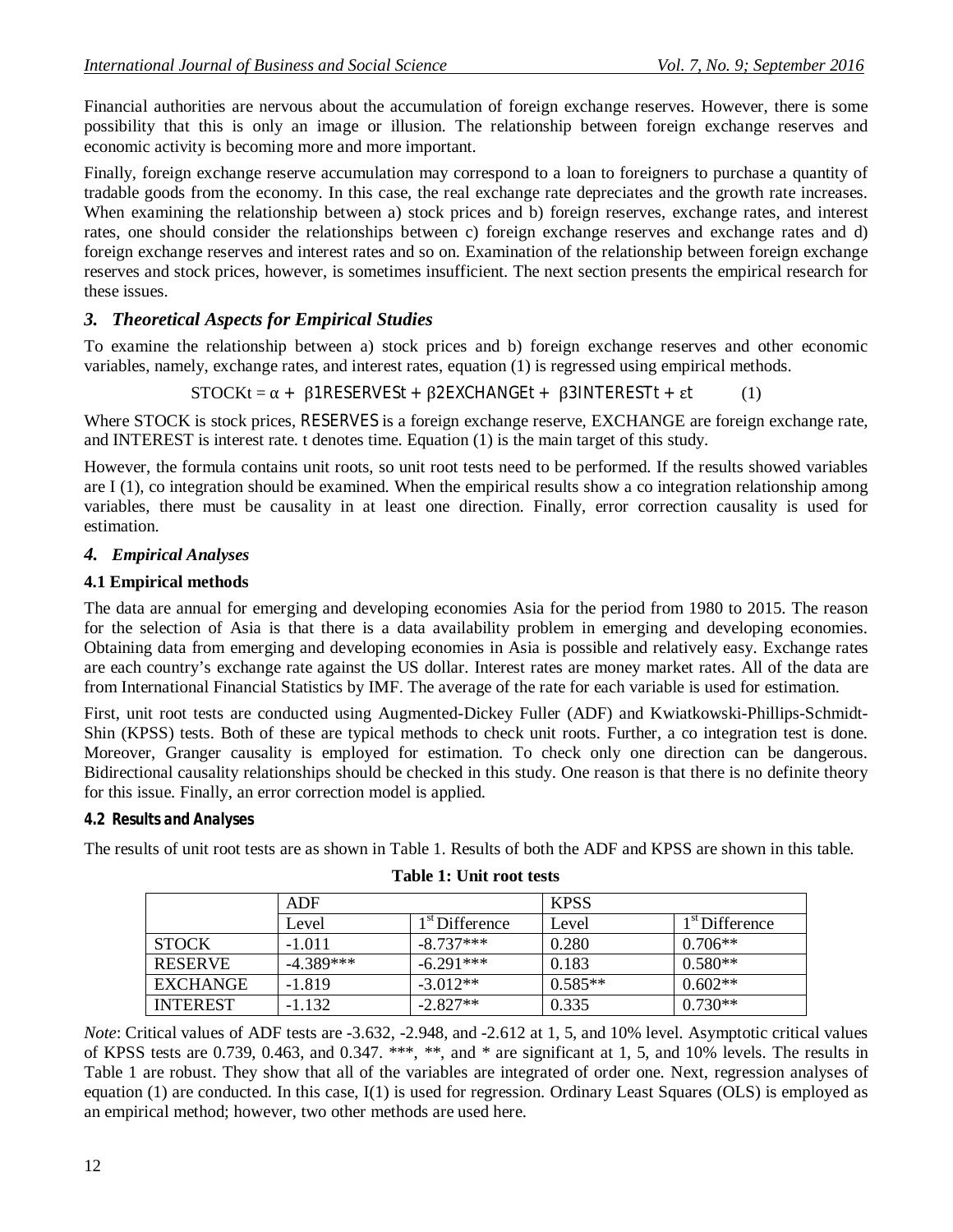However, OLS is usually thought to be a biased estimator when there are co integrations among variables. A fully modified OLS (FMOLS) can solve this problem. When there is a shock to the model (i.e., large change in the underlying X to throw Y out of its long-run equilibrium), OLS is unable to produce a good estimate. The issue becomes even more complicated when the effect of the shock is integrated into the time series and the model does not go back into its long-run equilibrium. FMOLS improves the forecast in this situation.

Robust estimation is unlike maximum likelihood estimation. OLS estimates for regression are sensitive to the observations that do not follow the pattern of the other observations. This is not a problem if the outlier is simply an extreme observation from the tail of a normal distribution; however, if the outlier is from non-normal measurement error or some other violation of standard OLS, it compromises the validity of the regression results if a no robust regression method is employed. The empirical results of OLS, FMOLS, and Robust least squares are shown in Table 2.

|                           | <b>OLS</b>  |           |            |            | <b>FMOLS</b> | <b>Robust Least</b> |
|---------------------------|-------------|-----------|------------|------------|--------------|---------------------|
|                           |             |           |            |            |              | <b>Squares</b>      |
| $\mathcal{C}$             | $-1073.134$ | $6.593**$ | $-516.313$ | 6.045      | $-411.139$   | $-1323.860$         |
|                           | $(-0.834)$  | (2.090)   | $(-0.736)$ | (0.845)    | $(-0.450)$   | $(-1.014)$          |
| <b>RESERVE</b>            | $0.720**$   | $0.732**$ |            |            | $0.721***$   | $0.639*$            |
|                           | (1.889)     | (2.045)   |            |            | (2.520)      | (1.674)             |
| <b>EXC</b>                | 21735.34    |           | 10468.23   |            | 8385.680     | 26779.47            |
|                           | (0.840)     |           | (0.747)    |            | (0.455)      | (1.020)             |
| <b>INT</b>                | $-1.106$    |           |            | $-0.236$   | $-0.279$     | $-1.183$            |
|                           | $(-0.763)$  |           |            | $(-0.299)$ | $(-0.271)$   | $(-0.774)$          |
| Adj. R2                   | 0.034       | 0.071     | 0.013      | 0.027      | 0.023        |                     |
| F-statistic&              | 1.401       | 3.627     | 0.559      | 0.089      |              |                     |
| probability               | (0.261)     | (0.065)   | (0.459)    | (0.766)    |              |                     |
| D.W.                      | 2.743       | 2.755     | 2.658      | 2.635      |              |                     |
| Long-run variance         |             |           |            |            | 211.506      |                     |
| Rw-squared                |             |           |            |            |              | 0.121               |
| Rn-squared statistic $\&$ |             |           |            |            |              | 3.529               |
| probability               |             |           |            |            |              | (0.316)             |

| <b>Table 2: Regression results</b> |
|------------------------------------|
|------------------------------------|

*Note***:** Figures in parentheses are t values for the cases of OLS and FMOLS and z-statistics for the case of robust squared estimation. \*\*\*, \*\*, and \* denotes significance at 1, 5, and 10% levels.

The empirical results show that accumulation of foreign exchange reserves positively impact stock prices to raise significantly. This result can be expected naturally as explained before. Coefficients of exchange rates and interest rates are expected to be positive (depreciation promotes exports and increases stock prices) and negative. The results are the same as the expectations; however, they are not significant. Interpretation of these findings is difficult but the directions are as expected. Results of the co integration tests are shown in Table 3.

|  |  | Table 3: Co integration rank test |  |  |
|--|--|-----------------------------------|--|--|
|--|--|-----------------------------------|--|--|

| Hypothesized No. of $CE(s)$ | Eigen value | <b>Trace Statistic</b> | Critical Value (0.05) | Prob.  |
|-----------------------------|-------------|------------------------|-----------------------|--------|
| None                        | 0.999       | 465.498***             | 47.856                | 0.0001 |
| At most 1                   | 0.578       | 58.326***              | 29.797                | 0.000  |
| At most 2                   | 0.450       | 28.960***              | 15.494                | 0.0003 |
| At most 3                   | 0.223       | $8.605***$             | 3.841                 | 0.003  |

Note: \*\*\*, \*\*, and \* denote significance at 1, 5, and 10% levels.

The results in Table 3 are clear. There is no long-run relationship among the four variables, although the relationship between foreign exchange reserves and stock prices is clear. Moreover, causality is checked. This study confirms that foreign exchange reserves have influenced stock prices; however, the reverse relationship should be checked.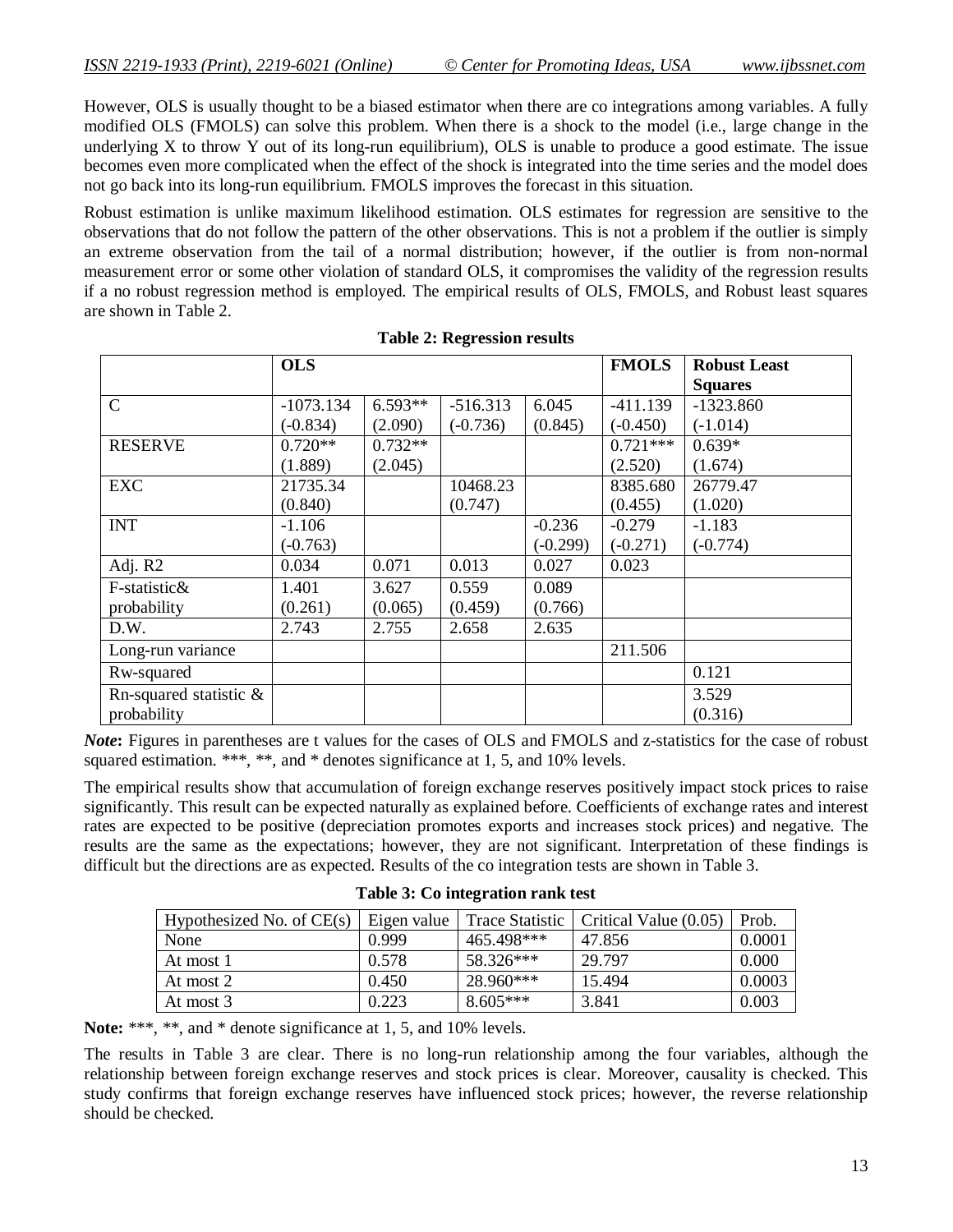In addition, this study found no long-run co integration relationships among the four variables (i.e., stock prices, foreign reserves, exchange rates, and interest rates); however, there may be some possibility of significant relationships among the explanatory variables (i.e., foreign exchange reserves, exchange rates, and interest rates). The Granger causality test is used for estimation. It is the most used method for checking causality and statistical hypothesis method to determine whether one time series is useful in forecasting another variable. For example, a time series X is said to Granger-cause Y if it can be produced by a series of (usually)F-statistics on lagged values of X, that those X values yield significant results about future values of Y. The results are shown in Table 4.

|                                      | F-Statistic | Prob. |
|--------------------------------------|-------------|-------|
| RESERVE does not Granger cause STOCK | 7.936***    | 0.008 |
| STOCK does not Granger cause RESERVE | 1.938       | 0.173 |
| INT does not Granger cause STOCK     | 1.012       | 0.321 |
| STOCK does not Granger cause INT     | 1.809       | 0.188 |
| EXC does not Granger cause STOCK     | 1.558       | 0.220 |
| STOCK does not Granger cause EXC     | 0.058       | 0.810 |
| INT does not Granger cause RESERVE   | 1.801       | 0.188 |
| RESERVE does not Granger cause INT   | 2.308       | 0.138 |
| EXC does not Granger cause RESERVE   | 0.696       | 0.410 |
| RESERVE does not Granger cause EXC   | 0.479       | 0.493 |
| EXC does not Granger cause INT       | 3.876*      | 0.059 |
| INT does not Granger cause EXC       | 3.983*      | 0.054 |

#### **Table 4: Granger causality tests**

The empirical results shown in Table 4 are not robust; however, almost all of the results are as expected. Foreign exchange reserves impact stock prices and the reverse relationship does not exist. Exchange rates have influenced interest rates at the 10% level (however, near the 5% level) and interest rates have influenced exchange rates at the 10% level (also, near the 5% level). However, both of them are rejected at 5% level.

Finally, an error correction model (ECM) is checked. ECM is a multiple time series model that is commonly used for data for which the underlying variables have a long-run trend (i.e., co integration). ECM is useful for estimating both short-term and long-term effects of one time series on another series. The term *error-correction* means that the last period's deviation from a long-run equilibrium influences the short-run dynamics. The result is shown in Table 5.

| $\mathbf C$    | 9.955      |
|----------------|------------|
| <b>RESERVE</b> | $0.079**$  |
|                | (2.839)    |
| EXC            | $-4.307$   |
|                | $(-0.664)$ |
| <b>INT</b>     | $-1.430**$ |
|                | $(-2.839)$ |
| Adj.R2         | 0.762      |
| F-statistic    | 12.387     |

#### **Table 5: Error correction model**

*Note***:** Figures in parentheses are t values. \*\*\*, \*\*, and \* denotes significance at 1, 5, and 10% levels.

Interpretation of Table 5 is quite difficult. The coefficient of RESERVE is positive and significant as expected; however, the coefficient of INTEREST is negative and significant. The result fits well with traditional economic theory; however, this study seems to indicate a small difference. The coefficients are negative but not significant. There may be some possibility that interest rates have played important roles in determining stock prices and movements of financial markets. Market participants should take this fact into account and policymakers should recognize the important roles of interest rates in policy decisions. Interest rates are important measures for economic stabilization in almost all countries.